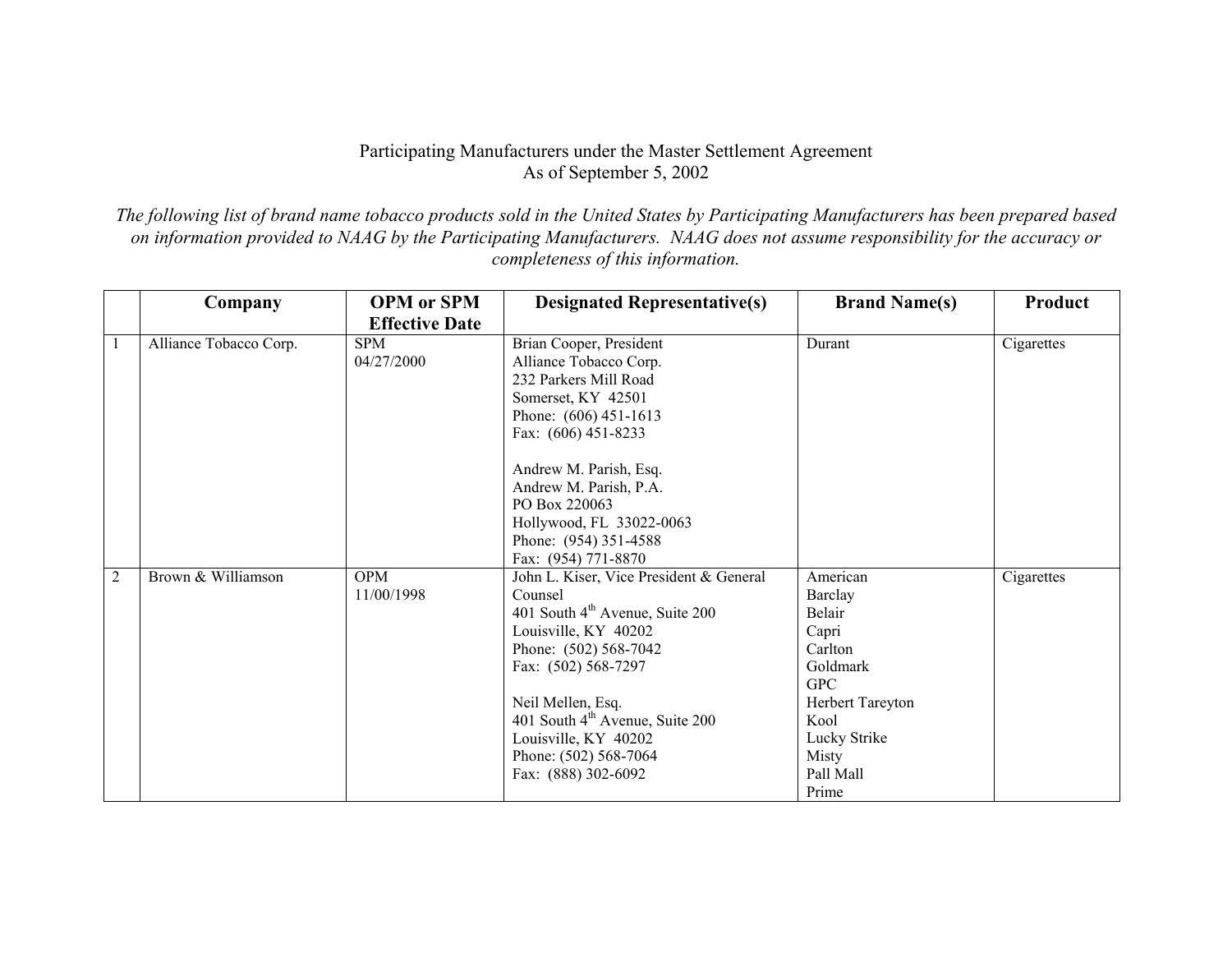|                |                                               |                          | Stephen R. Patton, Attorney<br>Kirkland & Ellis<br>200 East Randolph Drive<br>Chicago, IL 60601<br>Phone: (312) 861-2406<br>Fax: (312) 861-2200 (General)<br>Fax: (312) 660-0173 (Direct)                                                                                                                                                                                                   | Private Stock<br>Raleigh<br>Richland<br>Silva Thins<br><b>State Express</b><br>Summit<br>Tall<br>Tareyton<br>Viceroy                                                                                                                      |                            |
|----------------|-----------------------------------------------|--------------------------|---------------------------------------------------------------------------------------------------------------------------------------------------------------------------------------------------------------------------------------------------------------------------------------------------------------------------------------------------------------------------------------------|-------------------------------------------------------------------------------------------------------------------------------------------------------------------------------------------------------------------------------------------|----------------------------|
|                |                                               |                          |                                                                                                                                                                                                                                                                                                                                                                                             | <b>Bugler</b><br>Kite                                                                                                                                                                                                                     | Roll your own              |
| 3              | Caribbean-American Tobacco<br>Corp. (CATCORP) | <b>SPM</b><br>08/07/2001 | Roberto F. Fleitas, Esq.<br>Fleitas & Bujan<br>782 NW Lejeune Road, Suite 530<br>Miami, FL 33126<br>Phone: (305) 442-1439<br>Fax: (305) 442-9944                                                                                                                                                                                                                                            | Davenport<br>Freemont                                                                                                                                                                                                                     | Cigarettes                 |
| $\overline{4}$ | Commonwealth Brands, Inc.                     | <b>SPM</b><br>11/23/1998 | Rob Wilkey, General Counsel<br>PO Box 51587<br>Bowling Green, KY 42102<br>Phone: (270) 781-9100<br>Fax: (270) 781-7192<br>Brad Kelley, Chairman<br>2200 Lapsley Lane<br>Bowling Green, KY 42103<br>Phone: (270) 781-9100<br>Fax: (270) 843-8607<br>John Poling, VP Finance & Administration<br>2200 Lapsley Lane<br>Bowling Green, KY 42103<br>Phone: (270) 781-9100<br>Fax: (270) 781-6728 | <b>Bull Durham</b><br>Canada Goose<br>Commonwealth<br>Country Value<br>Crown's<br>Malibu<br>Maui<br>Montclair<br>Natural Blend<br>Raven<br>Rico Sauve<br>Riviera<br>Sonoma<br>Special 10's<br><b>USA Gold</b><br>Xanadu<br><b>Brahman</b> | Cigarettes<br>Little Cigar |
|                |                                               |                          |                                                                                                                                                                                                                                                                                                                                                                                             | Whitetail                                                                                                                                                                                                                                 |                            |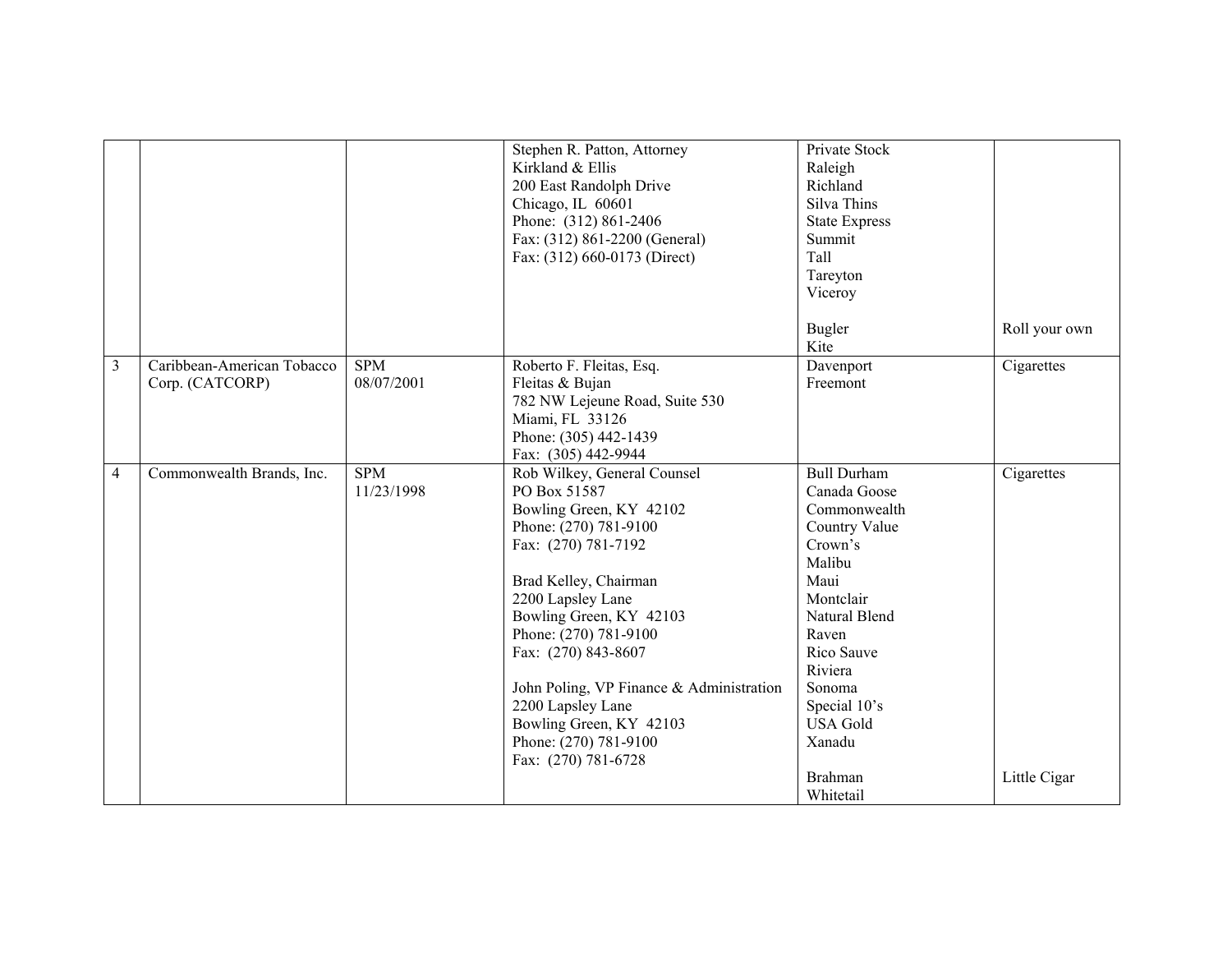| 5              | Cutting Edge Enterprises, Inc. | <b>SPM</b><br>12/22/2000 | Lee Wais<br>2417 West Baltimore Street<br>Baltimore, MD 21223<br>Phone: (410) 566-0220<br>Fax: (410) 566-7588                                                                                                                                                                                                                                              | Makro                                                                                                 | Cigarettes |
|----------------|--------------------------------|--------------------------|------------------------------------------------------------------------------------------------------------------------------------------------------------------------------------------------------------------------------------------------------------------------------------------------------------------------------------------------------------|-------------------------------------------------------------------------------------------------------|------------|
| 6              | Daughters & Ryan, Inc.         | <b>SPM</b><br>05/31/2001 | Mark Sibley Ryan<br>Daughters & Ryan, Inc., d/b/a D&R<br>Tobacco<br>PO Box 609<br>211 Mallard Road<br>Smithfield, NC 27577<br>Phone: (919) 989-9458<br>Fax: (919) 989-9683                                                                                                                                                                                 | American Gold<br>Ameriflavor<br>Dutch Blend<br>Menthol<br>Old Timer's<br><b>US Blend</b>              | <b>RYO</b> |
| $\overline{7}$ | Dhanraj International, Inc.    | <b>SPM</b><br>02/16/1999 | Sanjay Patel<br>Dhanraj International<br>12043 Barclay Drive<br>Moreno Valley, CA 92557-6830<br>Phone: (909) 369-5060<br>Fax: (909) 684-7434<br>E-mail: $d$ hanrajusa@aol.com<br><b>Urjit Patel</b><br>Dhanraj International<br>Bhailalbhai Wadi<br>Kosamba (R.S.)<br>District: Surat<br>Gujarat State INDIA<br>Phone: 91-2629-31332<br>Fax: 91-2629-33103 | <b>Black Diamond</b><br>California Dreams<br>Darshan Bidis<br>Premium One<br>Silk Dew<br>Ten-Twenty's | Cigarettes |
| 8              | Eastern Company S.A.E.         | <b>SPM</b><br>5/22/2001  | Eng. Mohamed Sadek Ragb, Chairman &<br>Managing Director<br>Eastern Company S.A.E.<br>450 Ahram Street, Giza<br>PO Box 1543, Cairo, Egypt<br>Phone: 011-202-572-4056<br>Fax: 011-202-568-7434                                                                                                                                                              | Cleopatra King Size<br>Cleopatra Lights<br>Cleopatra Super<br>Cleopatra Super Luxe<br>Europe          | Cigarettes |
| 9              | House of Prince A/S            | <b>SPM</b>               | Claus Bagger                                                                                                                                                                                                                                                                                                                                               | Prince                                                                                                | Cigarettes |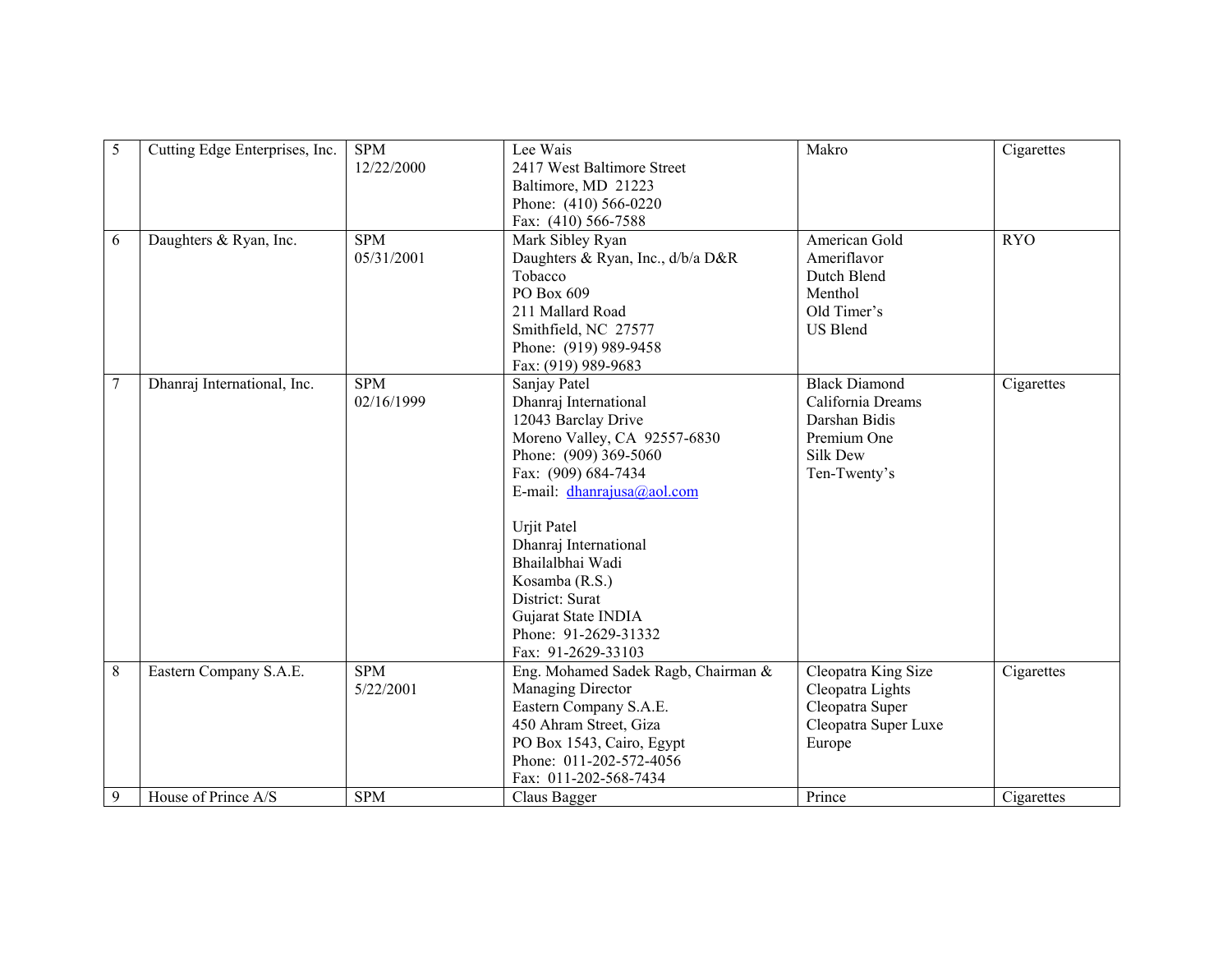|    |                                                      | 08/19/1999               | Tobaksvejen 4<br>DK-2860 Soborg, Denmark<br>Phone: 011-45-39-55-62-00<br>Fax: 011-45-39-55-63-02<br>Therese Lanfranco, Attorney<br>Tobaksvejen 4<br>DK-2860 Soborg, Denmark<br>Phone: 011-45-39-55-62-00<br>Fax: 011-45-39-55-63-02 | Prince Lights                                                                              |               |
|----|------------------------------------------------------|--------------------------|-------------------------------------------------------------------------------------------------------------------------------------------------------------------------------------------------------------------------------------|--------------------------------------------------------------------------------------------|---------------|
| 10 | <b>Imperial Tobacco</b><br>Limited/ITL (USA) Limited | <b>SPM</b><br>02/00/1999 | Donald R. McCarty, Asst. General Counsel<br>3810 rue St. Antoine Street<br>Montreal, QC, Canada H4C 1B5<br>Phone: (514) 938-0335<br>Fax: (514) 932-6980                                                                             | Cameo<br>du Maurier<br>Matinee<br>Medallion                                                | Cigarettes    |
|    |                                                      |                          | Philip L. Graham, Esq.<br>Sullivan & Cromwell<br>125 Broad Street<br>New York, NY 10004-2498<br>Phone: (212) 558-4000<br>Fax: (212) 558-3588                                                                                        | Matinee                                                                                    | Roll your own |
| 11 | Japan Tobacco International<br>USA, Inc.             | <b>SPM</b><br>02/00/1999 | Neal N. Beaton, Esq.<br>Holland & Knight, LLP<br>195 Broadway<br>New York, NY 10007<br>Phone: (212) 513-3470<br>Fax: (212) 385-9010                                                                                                 | Cabin<br>Caster<br>Export 'A'<br>Mild Seven<br>Mild Seven Internat.<br>Seven Stars<br>Wave | Cigarettes    |
| 12 | King Maker Marketing                                 | <b>SPM</b><br>02/00/1999 | Bhavani Parameswar<br>King Maker Marketing<br>12 Route 17 North, #304<br>Paramus, NJ 07652<br>Phone: (201) 843-0377<br>Fax: (201) 843-8092                                                                                          | Checkers<br>Gold Crest<br>Hi-Val<br>Royale Classic                                         | Cigarettes    |
| 13 | Konci G&D Management<br>Group (USA) Inc.             | <b>SPM</b><br>07/17/2001 | Dominic Chu, President<br>231 Grand Street, Suite 3F                                                                                                                                                                                | Chunghwa<br>Double Happiness                                                               | Cigarettes    |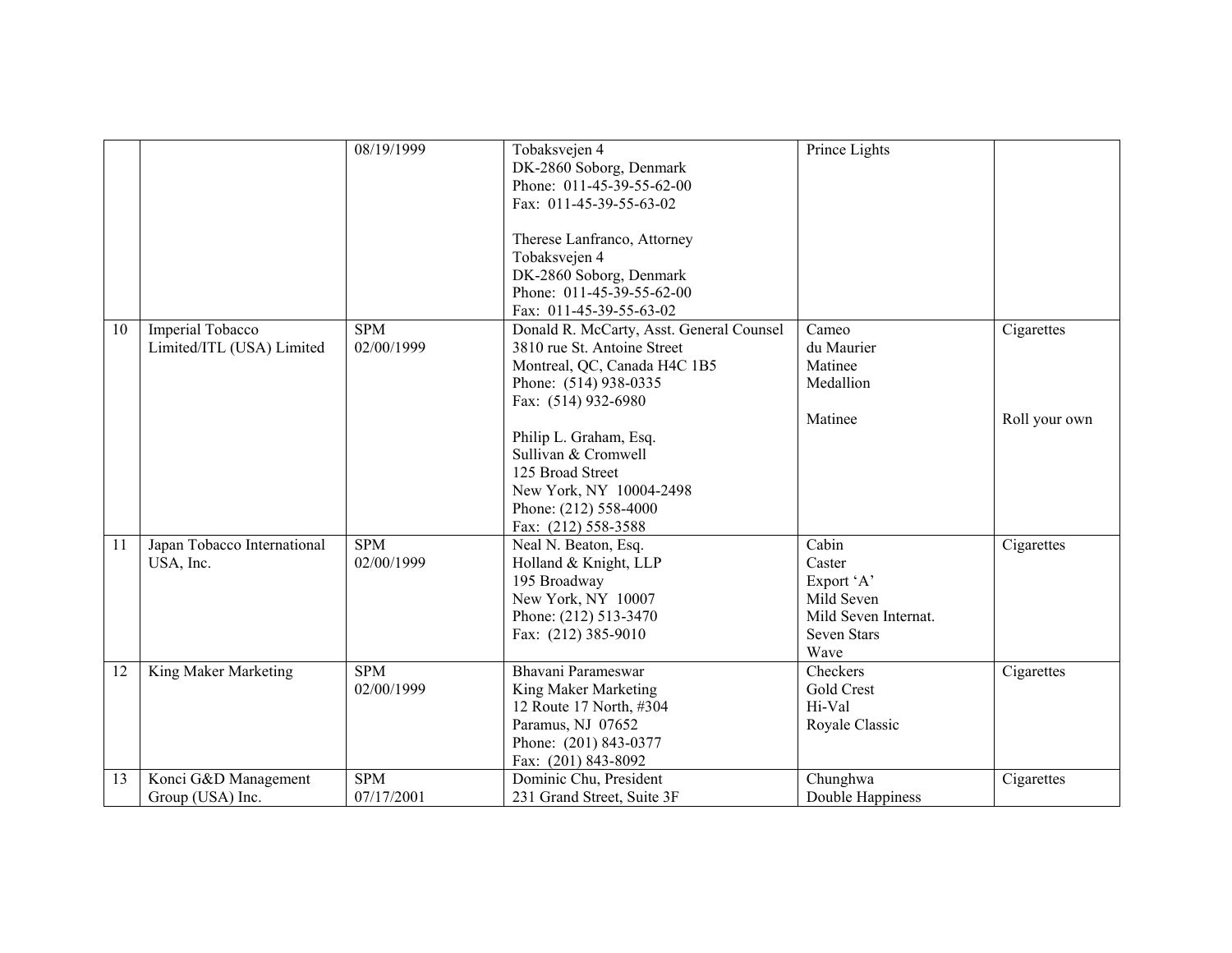|    |                      |                          | New York, NY 10013<br>Phone: (646) 613-9393<br>Fax: (646) 613-8989                                                                                         | Peony<br>Shanghai<br>Dun Huang<br>Golden Deer<br>Da Qian Men<br><b>Flying Horses</b>                                                                                                                                                             |                             |
|----|----------------------|--------------------------|------------------------------------------------------------------------------------------------------------------------------------------------------------|--------------------------------------------------------------------------------------------------------------------------------------------------------------------------------------------------------------------------------------------------|-----------------------------|
| 14 | Kretek International | <b>SPM</b><br>07/11/2001 | Stan Ching, Senior Vice President,<br>Operations & Finance<br>5069 Maureen Lane<br>Moorpark, CA 93201-7127<br>Phone: (805) 531-8888<br>Fax: (805) 531-8899 | California Dreams<br>Dreams Midnight Dreams<br>Herbal Dreams<br>Liquid Zoo<br>Sweet Dreams - Vanilla<br>Sweet Dreams - Cherry<br>Sweet Dreams - Chocolate<br>Taj Mahal Bidis<br>Lookout (all styles)<br>Randys Euro-Blending<br>Zware Shag Black | Cigarettes                  |
|    |                      |                          |                                                                                                                                                            |                                                                                                                                                                                                                                                  | Roll your own               |
| 15 | Lane Limited         | <b>SPM</b><br>02/00/1999 | Robert Pless, Vice President & General<br>Counsel<br>2280 Mountain Industrial Blvd.<br>Tucker, GA 30084<br>Phone: (770) 934-8540<br>Fax: (770) 939-9576    | Golden Virginia<br>Henry County Virginia<br>Jester<br>Midnight Special<br>Oriental #1<br>Roll Rich<br>RYO Fine Cut<br>Samson (blue)<br>Samson (brown)<br>Cartier Vendome<br>Craven "A"                                                           | Roll your own<br>Cigarettes |
|    |                      |                          |                                                                                                                                                            | Dunhill<br>Dunhill International<br>Golden American<br>LR                                                                                                                                                                                        |                             |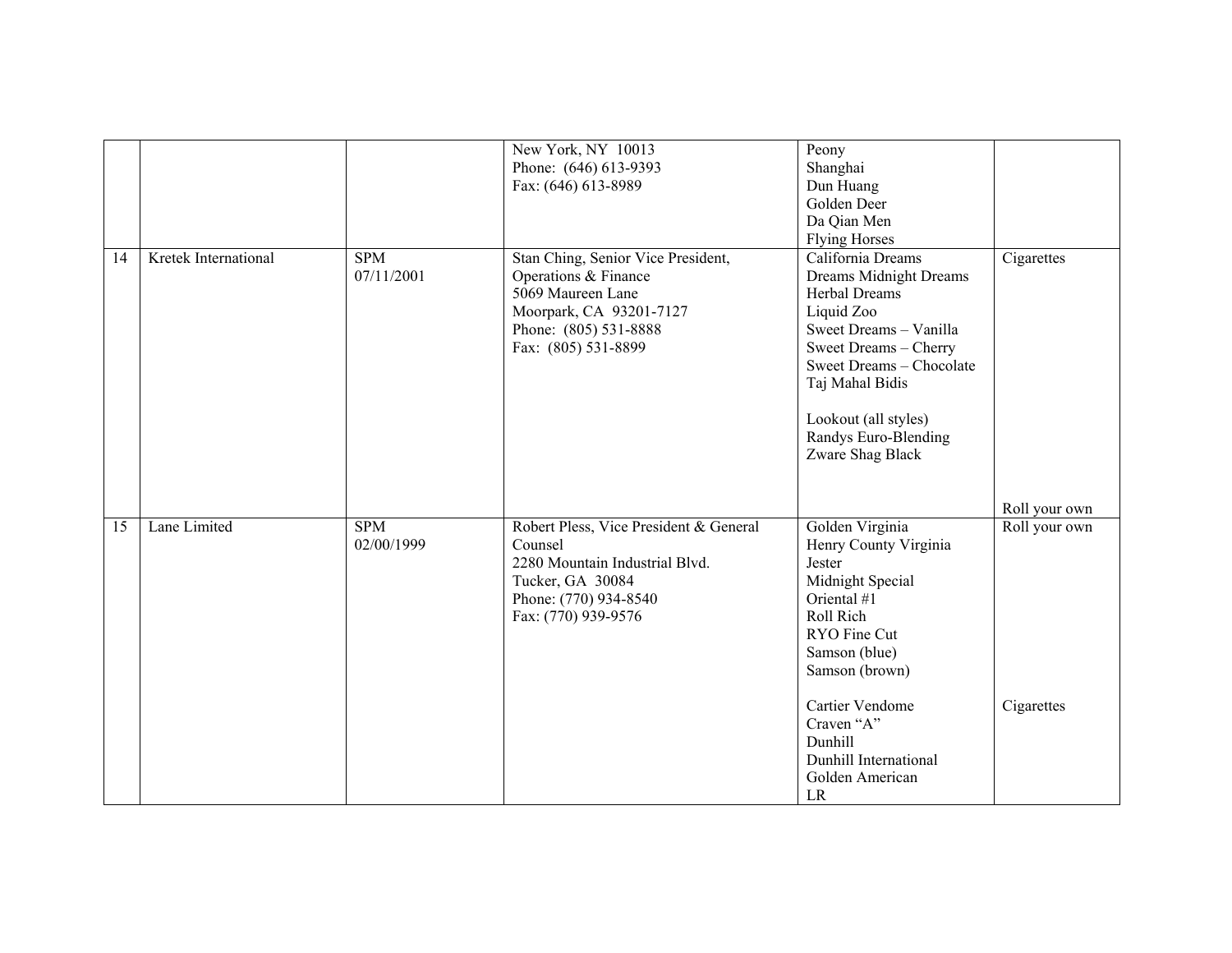|    |                     |                          |                                                                                                                                                                                                                                                                                                                                                                                                                                     | LR Lights<br>Peter Stuyvesant                                                                                                                                                                                                                                                                                                                                          |            |
|----|---------------------|--------------------------|-------------------------------------------------------------------------------------------------------------------------------------------------------------------------------------------------------------------------------------------------------------------------------------------------------------------------------------------------------------------------------------------------------------------------------------|------------------------------------------------------------------------------------------------------------------------------------------------------------------------------------------------------------------------------------------------------------------------------------------------------------------------------------------------------------------------|------------|
|    |                     |                          |                                                                                                                                                                                                                                                                                                                                                                                                                                     |                                                                                                                                                                                                                                                                                                                                                                        |            |
| 16 | Liggett Group, Inc. | <b>SPM</b><br>11/23/1998 | John Long, Vice President & General<br>Counsel<br>Liggett Group, Inc.<br>100 Maple Lane<br>Mebane, NC 27302-8160<br>Phone: (919) 304-7750 (direct)<br>Fax: (919) 304-7839<br>e-mail: <i>jrlong@liggettgroup.com</i><br>Aaron Marks, Esq.<br>Kasowitz, Benson, Torres & Friedman, LLP<br>1301 Avenue of the Americas<br>New York, NY 10019<br>Phone: (212) 506-1721<br>Fax: (212) 506-1800 (general)<br>Fax: (212) 541-4244 (direct) | St. Moritz<br>Always Save<br><b>Brand Marketing</b><br>Canyon<br>Class A<br>Class A Deluxe<br>Eagle<br>Epic<br>Eve<br><b>Grand Prix</b><br>Jade<br>Kingsport<br><b>Liggett Select</b><br>Meridian<br>Montego<br>Perfect Blend<br>Picayune<br>Pyramid<br>Quality<br>Ralph's<br>Reno<br>Shurfine<br><b>Sincerely Yours</b><br><b>Stater Brothers</b><br>Taste<br>Tourney | Cigarettes |
|    |                     |                          |                                                                                                                                                                                                                                                                                                                                                                                                                                     | <b>Tourney Slims</b><br>Venture Gold                                                                                                                                                                                                                                                                                                                                   |            |
|    |                     |                          |                                                                                                                                                                                                                                                                                                                                                                                                                                     | Yours                                                                                                                                                                                                                                                                                                                                                                  |            |
| 17 | Lignum-2, Inc.      | <b>SPM</b><br>2/00/1999  | Aleli Calso, Vice President & Corporate<br>Secretary<br>Casa Real                                                                                                                                                                                                                                                                                                                                                                   | Rave<br>Sampoerna                                                                                                                                                                                                                                                                                                                                                      | Ciagrettes |
|    |                     |                          | 1615 Alvarado Street<br>San Leandro, CA 94577<br>Phone: (510) 347-6000                                                                                                                                                                                                                                                                                                                                                              |                                                                                                                                                                                                                                                                                                                                                                        |            |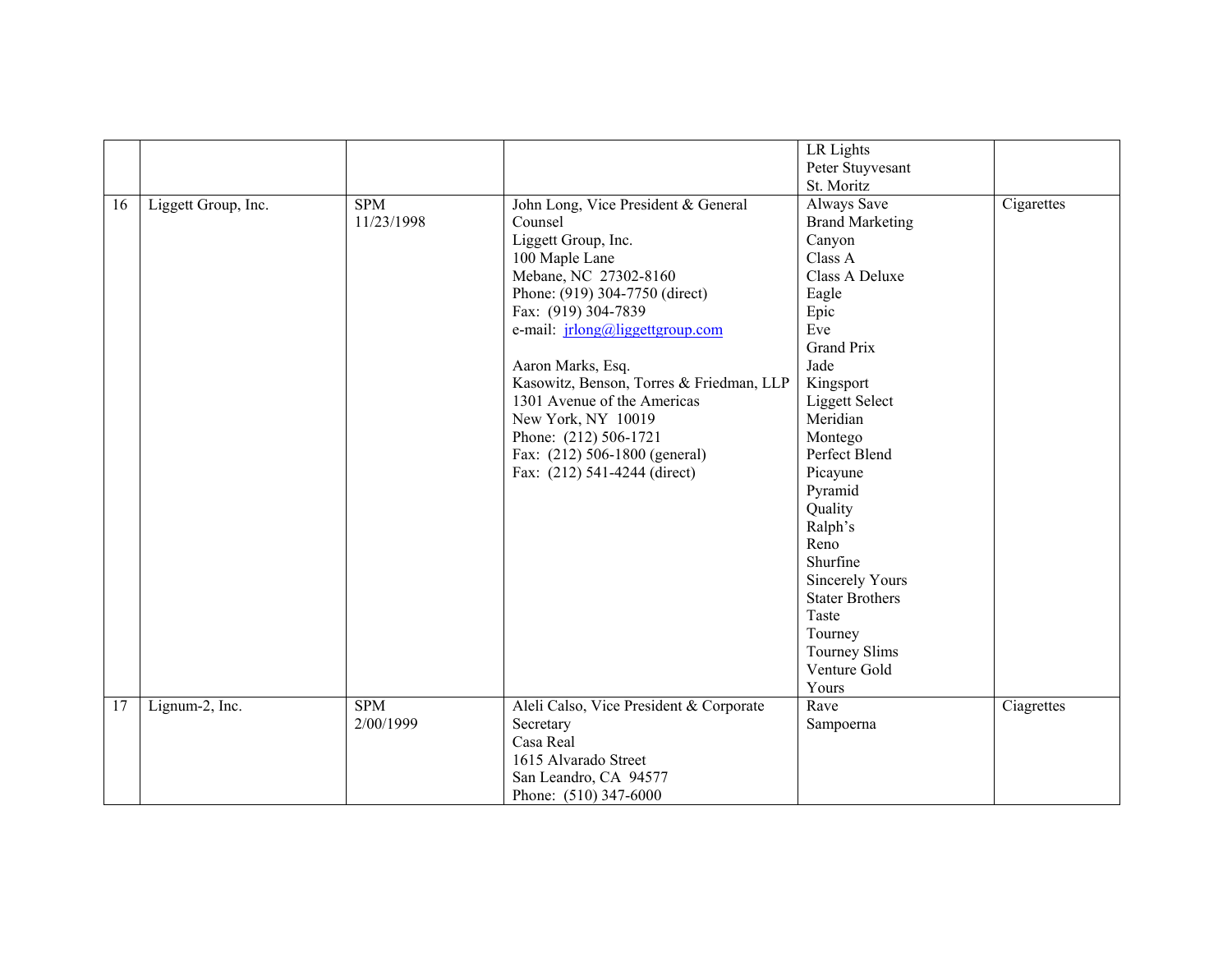|    |                             |                     | Fax: (510) 347-6024                         |                          |               |
|----|-----------------------------|---------------------|---------------------------------------------|--------------------------|---------------|
|    |                             |                     |                                             |                          |               |
|    |                             |                     | Rodney W. Ott, Esq.                         |                          |               |
|    |                             |                     | Bryan Cave LLP                              |                          |               |
|    |                             |                     | Two North Central Avenue, Suite 2200        |                          |               |
|    |                             |                     | Phoenix, AZ 85004-4406                      |                          |               |
|    |                             |                     | Phone: (602) 364-7407                       |                          |               |
|    |                             |                     | Fax: (602) 364-7070                         |                          |               |
| 18 | Lorillard Tobacco Company   | <b>OPM</b>          | Ronald S. Milstein, Vice President, General | Kent                     | Cigarettes    |
|    |                             | 11/00/1998          | Counsel & Secretary                         | <b>Maverick Specials</b> |               |
|    |                             |                     | Lorillard Tobacco Co.                       | Max                      |               |
|    |                             |                     | 714 Green Valley Road                       | Newport                  |               |
|    |                             |                     | PO Box 10529                                | Old Gold                 |               |
|    |                             |                     | Greensboro, NC 27404-0529                   | Satin                    |               |
|    |                             |                     | Phone: (336) 335-7718                       | Triumph                  |               |
|    |                             |                     |                                             | True                     |               |
|    |                             | Deleted as SPM - no | Fax: (336) 335-7707                         |                          |               |
| XX | LTD Corporation             |                     | SPM January 2000 - February 2, 2000;        |                          |               |
|    |                             | longer in existence | February 25, 2000 filed Articles of         |                          |               |
|    |                             |                     | Termination of Corporate Existence in the   |                          |               |
|    |                             |                     | <b>State of Tennessee</b>                   |                          |               |
| 19 | Mac Baren Tobacco           | <b>SPM</b>          | Per Buch, Director                          | Jason                    | Roll your own |
|    | Company A/S                 | 04/27/2000          | Mac Baren                                   |                          |               |
|    |                             |                     | Porthusvej 100                              |                          |               |
|    |                             |                     | DK-5700 Svendborg                           |                          |               |
|    |                             |                     | Phone: 011-45-62-21-31-17                   |                          |               |
|    |                             |                     | Fax: 011-45-62-21-66-94                     |                          |               |
|    |                             |                     | Michael Madsen                              |                          |               |
|    |                             |                     | 1018 N. Plum Grove Road, Unit 214           |                          |               |
|    |                             |                     | Schaumburg, IL 60173                        |                          |               |
|    |                             |                     | Fax: (847) 843-0896                         |                          |               |
| 20 | Medallion Company, Inc.     | <b>SPM</b>          | Merged with Vector Tobacco Inc.             |                          |               |
|    |                             | 02/00/1999          | $04/01/2002$ – Please see Vector Tobacco    |                          |               |
|    |                             |                     | Inc.                                        |                          |               |
| 21 | Monte Paz (Compania         | <b>SPM</b>          | Bolatti & Griffith                          | Jim Porter               | Cigarettes    |
|    | Industrial de Tabacos Monte | 11/30/2000          | Attn: Silvia L. Bolatti, Esq. And/or Edward |                          |               |
|    | Paz S.A.)                   |                     | Griffith, Esq.                              |                          |               |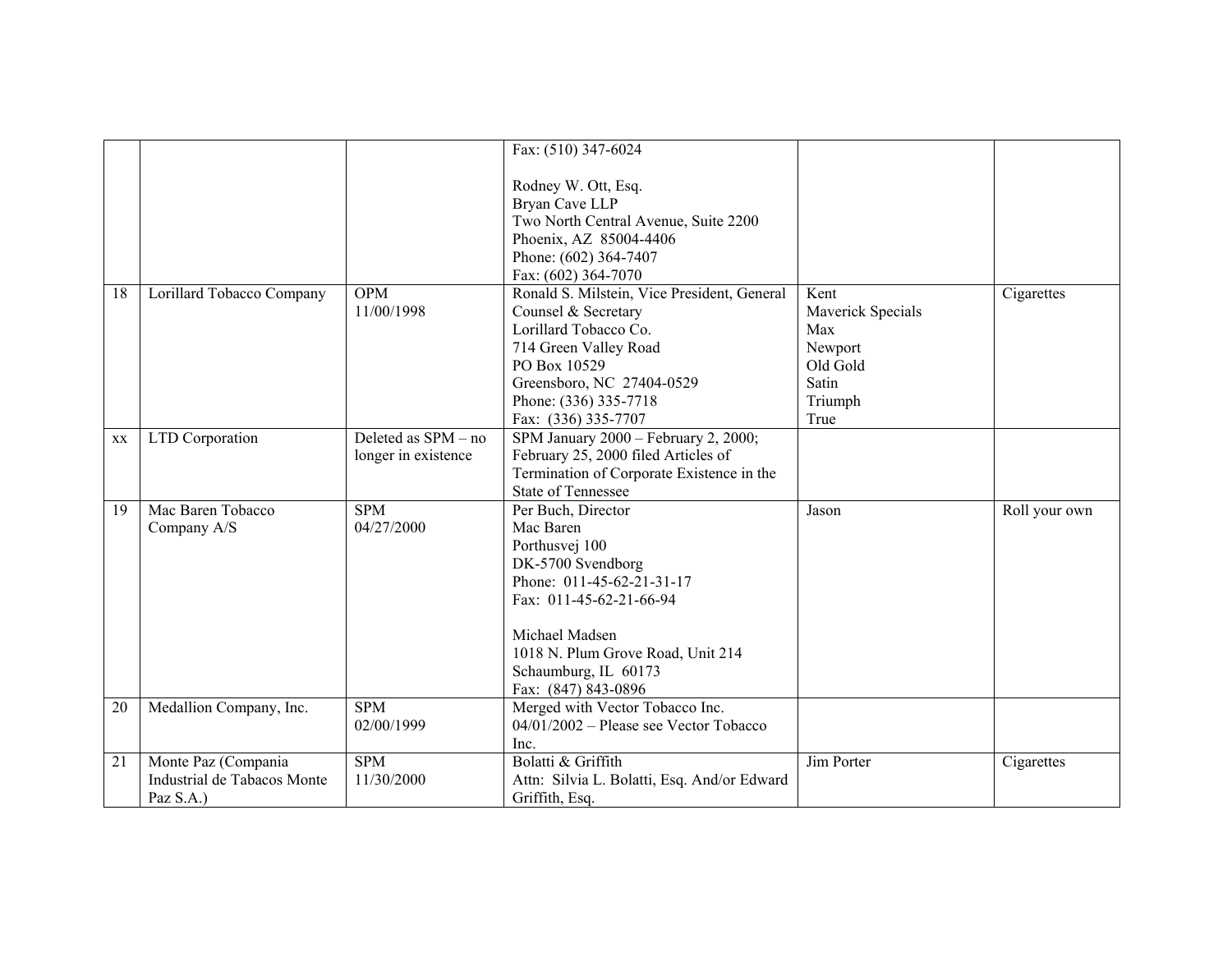|    |                                               |                          | Attorneys at Law<br>45 Broadway, Suite 2300<br>New York, NY 10006<br>Phone: (212) 363-3780<br>Fax: (212) 363-3790<br>Dr. Manuel Moldes<br>Compania Industrial de Tobacos Monte Paz<br>S.A.<br>San Ramon 716 - C.P. 11800<br>Montevideo, Uruguay<br>Phone: (58892) 200-8821<br>Fax: (5982) 203-7890 |                                                                                                                                                                                                                                                                                   |                             |
|----|-----------------------------------------------|--------------------------|----------------------------------------------------------------------------------------------------------------------------------------------------------------------------------------------------------------------------------------------------------------------------------------------------|-----------------------------------------------------------------------------------------------------------------------------------------------------------------------------------------------------------------------------------------------------------------------------------|-----------------------------|
| 22 | P.T. Djarum                                   | <b>SPM</b><br>02/00/1999 | G.A. Avram, Esq.<br>Finger, Parker, Avram, Martin & Roemer,<br>LLP<br>204 Northgate Park Drive<br>Winston-Salem, NC 27106-3480<br>Phone: (336) 759-0964<br>Fax: (336) 759-0965                                                                                                                     | Crystal (discontinued in<br>2000)<br>Djarum 76<br>Djarum Bali Hai<br>Djarum Estimewa<br>Djarum King Size<br>Djarum Lights<br>Djarum Plain<br>Djarum Safari<br>Djarum Special Export<br>Classics<br>Djarum Special Export<br>Quality<br>Djarum Splash<br>Djarum Super<br>Surakarta | Cigarettes                  |
| 23 | Pacific Stanford<br>Manufacturing Corporation | <b>SPM</b><br>12/28/01   | Daisy P. Arce, Counsel<br>6805 Ayala Avenue<br>Makati City<br>1227 Philippines<br>Phone: 632-887-1556/632-887-1558<br>Fax: 632-845-4893                                                                                                                                                            | Filtra Loose<br>Manila<br>North                                                                                                                                                                                                                                                   | Roll your own<br>Cigarettes |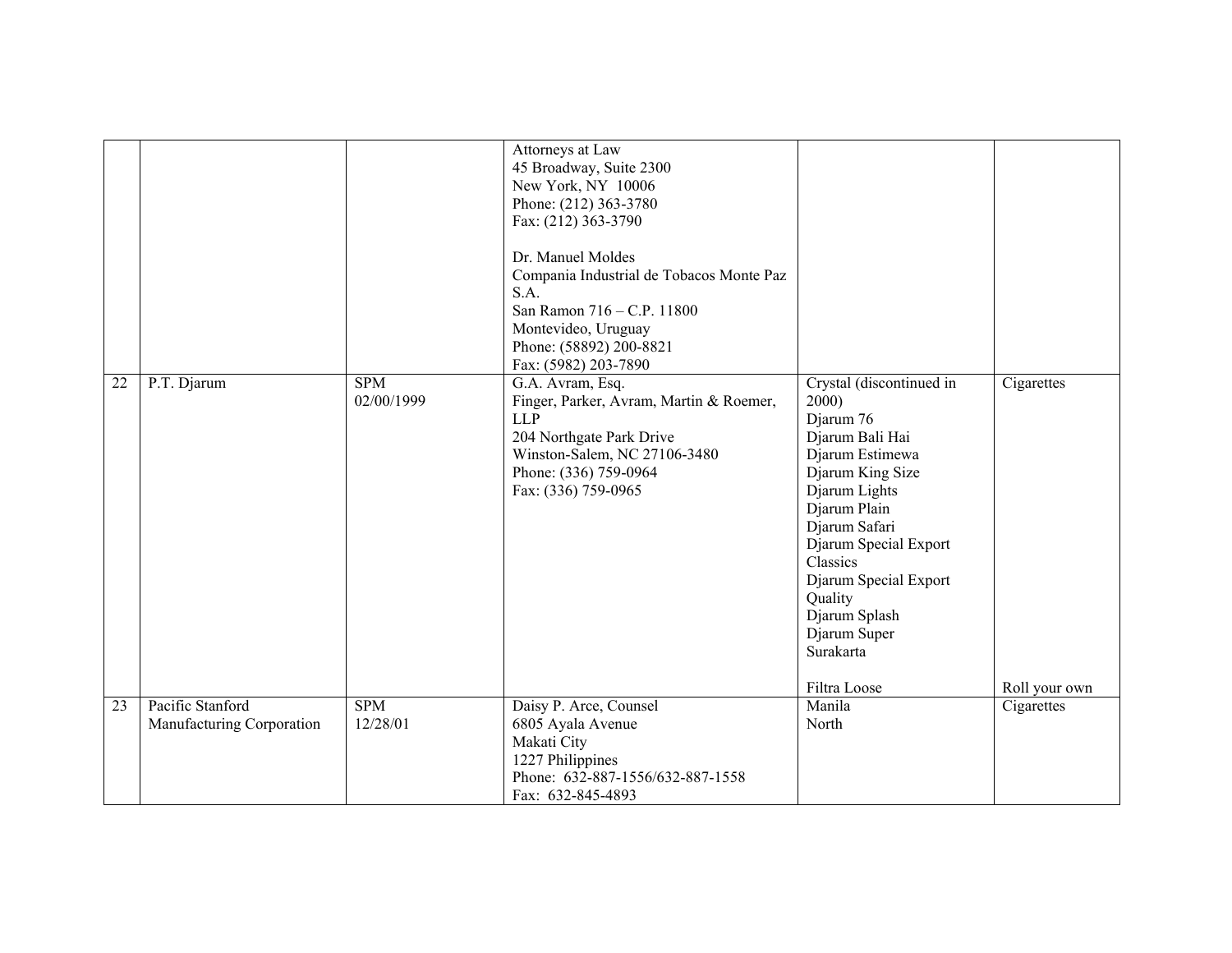|    |                                      |                          | e-mail: darce@compass.com.ph                                                                                                                                                                                                                                                                           |                                                                                                                                                                                                                                                                                                                                                                                                                            |               |
|----|--------------------------------------|--------------------------|--------------------------------------------------------------------------------------------------------------------------------------------------------------------------------------------------------------------------------------------------------------------------------------------------------|----------------------------------------------------------------------------------------------------------------------------------------------------------------------------------------------------------------------------------------------------------------------------------------------------------------------------------------------------------------------------------------------------------------------------|---------------|
| 24 | Peter Stokkebye International<br>A/S | <b>SPM</b><br>06/00/1999 | Erik Stokkebye<br>6605 W.T. Harris Boulevard<br>PO Box 481938<br>Charlotte, NC 28269-5319<br>Phone: (704) 597-0416<br>Fax: (704) 597-9568                                                                                                                                                              | Bali Golden Shag<br>Bali Halfzware Shag<br>Bali Light Shag<br>Long<br>Master Roll Full Flavor<br>Master Roll Light<br>Master Roll Menthol<br>McClintock<br>PS 90 Norwegian Shag<br>PS 91 Danish Export<br>PS 93 Amsterdam                                                                                                                                                                                                  | Roll your own |
| 25 | Philip Morris Incorporated           | <b>OPM</b><br>11/00/1998 | Denise Keane, Esq.<br>120 Park Avenue, 9 <sup>th</sup> Floor<br>New York, NY 10017<br>Phone: (917) 663-3076<br>Fax: (917) 663-5473<br>Meyer G. Koplow, Esq.<br>Wachtell, Lipton, Rosen & Katz<br>51 West 52 <sup>nd</sup> Street<br>New York, NY 10019<br>Phone: (212) 403-1000<br>Fax: (212) 403-2224 | Accord<br>All American Value<br>Alpine<br>B&H<br><b>Basic</b><br><b>Best Buy</b><br><b>Bristol</b><br>Bronson<br><b>Bucks</b><br>Cambridge<br><b>Canadian Players</b><br>Chesterfield<br><b>Collectors Choice Medley</b><br><b>Collectors Choice Skyline</b><br><b>Collectors Choice Vista</b><br>Commander<br>Daves<br>English Ovals<br>Genco<br>Generals<br>Gridlock<br>L&M<br>Lark<br>Marlboro<br>Medley Series - Aries | Cigarettes    |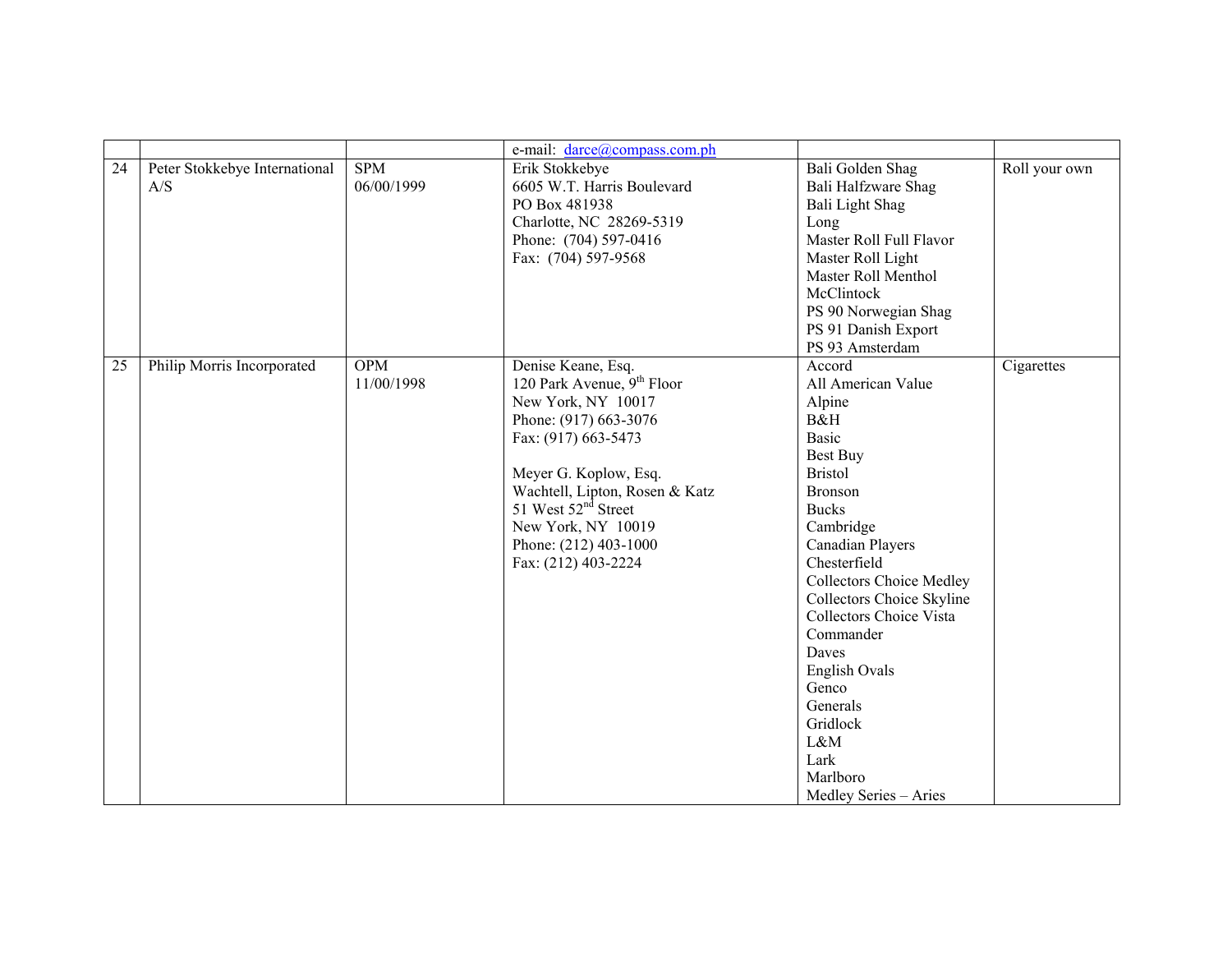|                 |                                      |                          |                                                                                                                                                                  | Medley Series - Embassy<br>Medley Series - Espresso<br>Medley Series - Seville<br>Medley Series - Sienna<br>Merit<br>No Frills<br>Parliament<br>Players<br>Premium Buy<br>Rothman<br>Saratoga<br>Skyline Series - Blue Ridge<br>Skyline Series - Broadway<br>Skyline Series - Fairmont<br>Skyline Series - Free<br>Skyline Series - New<br>Yorker<br>Skyline Series - Park Drive<br>Skyline Series - Paxton<br>Skyline Series - Plaza<br>Skyline Series - Profile<br>Skyline Series - Raffles<br>Virginia Slims<br>Virginia Slims - Super<br>Slims |               |
|-----------------|--------------------------------------|--------------------------|------------------------------------------------------------------------------------------------------------------------------------------------------------------|----------------------------------------------------------------------------------------------------------------------------------------------------------------------------------------------------------------------------------------------------------------------------------------------------------------------------------------------------------------------------------------------------------------------------------------------------------------------------------------------------------------------------------------------------|---------------|
|                 |                                      |                          |                                                                                                                                                                  | Vista Series - Arizona                                                                                                                                                                                                                                                                                                                                                                                                                                                                                                                             |               |
| $\overline{26}$ | Planta Tabak-manufaktur<br>Gmbh &Co. | <b>SPM</b><br>04/27/2000 | Mr. Gerd Wiesenhutter, Export Manager<br>PLANTA of Berlin<br>Hagelberger Strasse 52<br>D-10965 Berlin<br>Phone: 011-49-30-7888002-44<br>Fax: 011-49-30-786-58-78 | Unitas Excellent Cherry<br>Unitas Excellent Halfzware<br>Unitas Excellent Vanilla                                                                                                                                                                                                                                                                                                                                                                                                                                                                  | Roll your own |
| 27              | Poschl Tabak GmbH & Co.<br>KG        | <b>SPM</b><br>4/18/2001  | Dr. Robert Engels, President & CEO<br>Dieselstr. 1<br>84144 Geisenhausen b. Lanshut<br>Germany<br>Phone: +49 8743 971 0                                          | Brookfield                                                                                                                                                                                                                                                                                                                                                                                                                                                                                                                                         | Roll your own |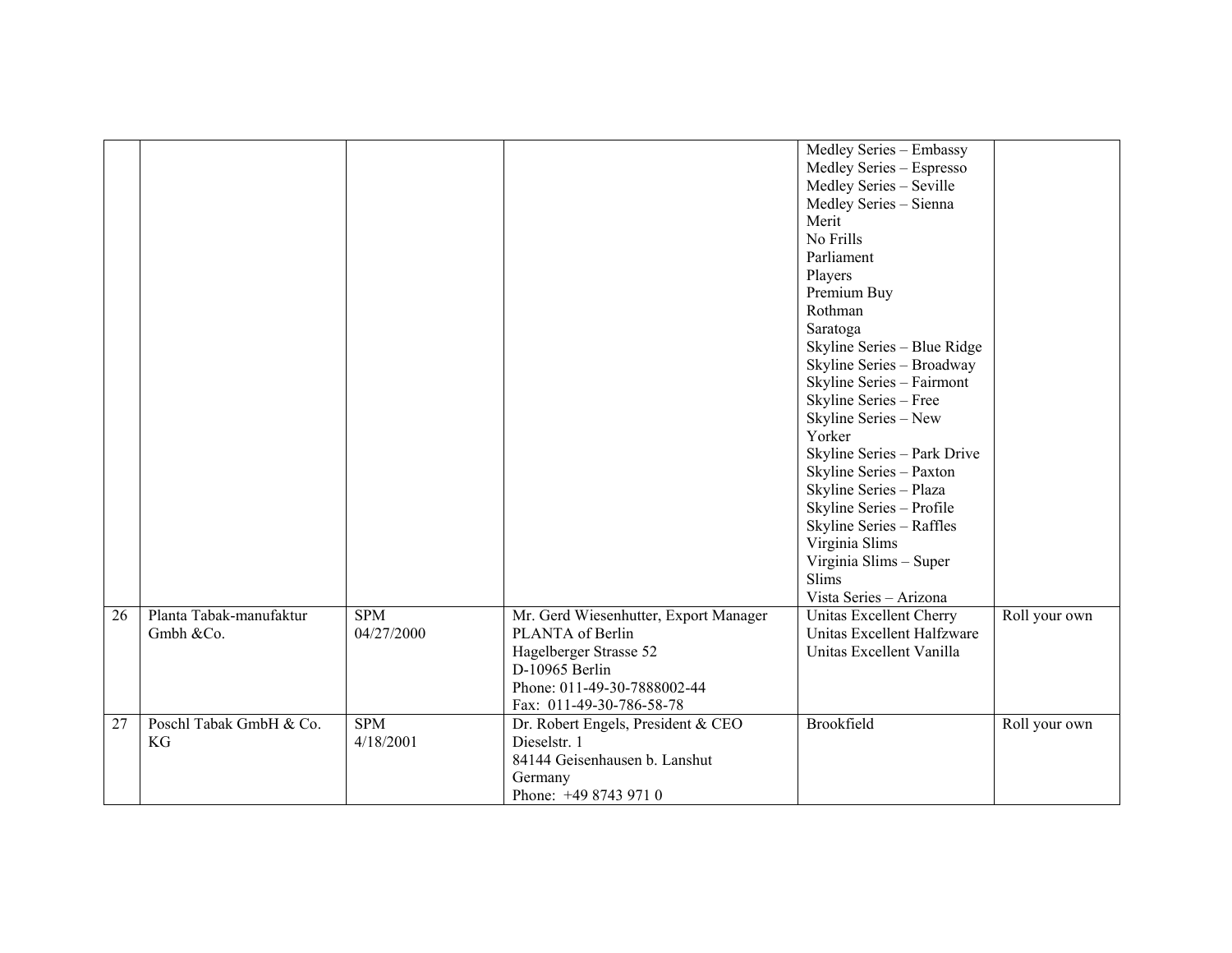|    |                                |            | Fax: +49 8743 971 110             |                    |            |
|----|--------------------------------|------------|-----------------------------------|--------------------|------------|
| 28 | Premier Manufacturing          | <b>SPM</b> | Mark Dunham, President            | <b>First Class</b> | Cigarettes |
|    | Incorporated                   | 02/00/1999 | 151 Chesterfield Industrial Blvd. | Shield             |            |
|    |                                |            | Chesterfield, MO 63005            | Ultra Buy          |            |
|    | On June 5, 2002 Premier filed  |            | Phone: (636) 537-5348             |                    |            |
|    | suit in Missouri alleging that |            | Fax: (636) 537-3359               |                    |            |
|    | it is required to make MSA     |            |                                   |                    |            |
|    | payments only on those         |            | Jonathan F. Dalton, Esq.          |                    |            |
|    | cigarettes on which Premier    |            | Bryan Cave LLP                    |                    |            |
|    | itself has paid the federal    |            | One Metropolitan Square           |                    |            |
|    | excise tax, and that no MSA    |            | 211 North Broadway, Suite 3600    |                    |            |
|    | payments were due on           |            | St. Louis, MO 63102               |                    |            |
|    | cigarettes on which Premier's  |            | Phone: (314) 259-2000             |                    |            |
|    | affiliate Tradecorp, Inc.,     |            | Fax: (314) 259-2020               |                    |            |
|    | rather than Premier, had paid  |            |                                   |                    |            |
|    | federal excise taxes.          |            |                                   |                    |            |
|    | Tradecorp paid federal excise  |            |                                   |                    |            |
|    | tax on many Shield brand       |            |                                   |                    |            |
|    | cigarettes and perhaps on      |            |                                   |                    |            |
|    | other Premier brands as well.  |            |                                   |                    |            |
|    | On July 8, 2002 the State of   |            |                                   |                    |            |
|    | Missouri moved to dismiss      |            |                                   |                    |            |
|    | Premier's suit and also moved  |            |                                   |                    |            |
|    | to enforce Premier's           |            |                                   |                    |            |
|    | obligations under the MSA      |            |                                   |                    |            |
|    | alleging, among other things,  |            |                                   |                    |            |
|    | that Premier is obligated to   |            |                                   |                    |            |
|    | make MSA payments on all       |            |                                   |                    |            |
|    | cigarette brands sold by       |            |                                   |                    |            |
|    | Premier, whether directly or   |            |                                   |                    |            |
|    | indirectly, on which federal   |            |                                   |                    |            |
|    | excise taxes were collected.   |            |                                   |                    |            |
|    | Were Premier's position to     |            |                                   |                    |            |
|    | prevail, however, distributors |            |                                   |                    |            |
|    | and retailers who purchase     |            |                                   |                    |            |
|    | Shield or any other Premier    |            |                                   |                    |            |
|    | cigarette brands for resale    |            |                                   |                    |            |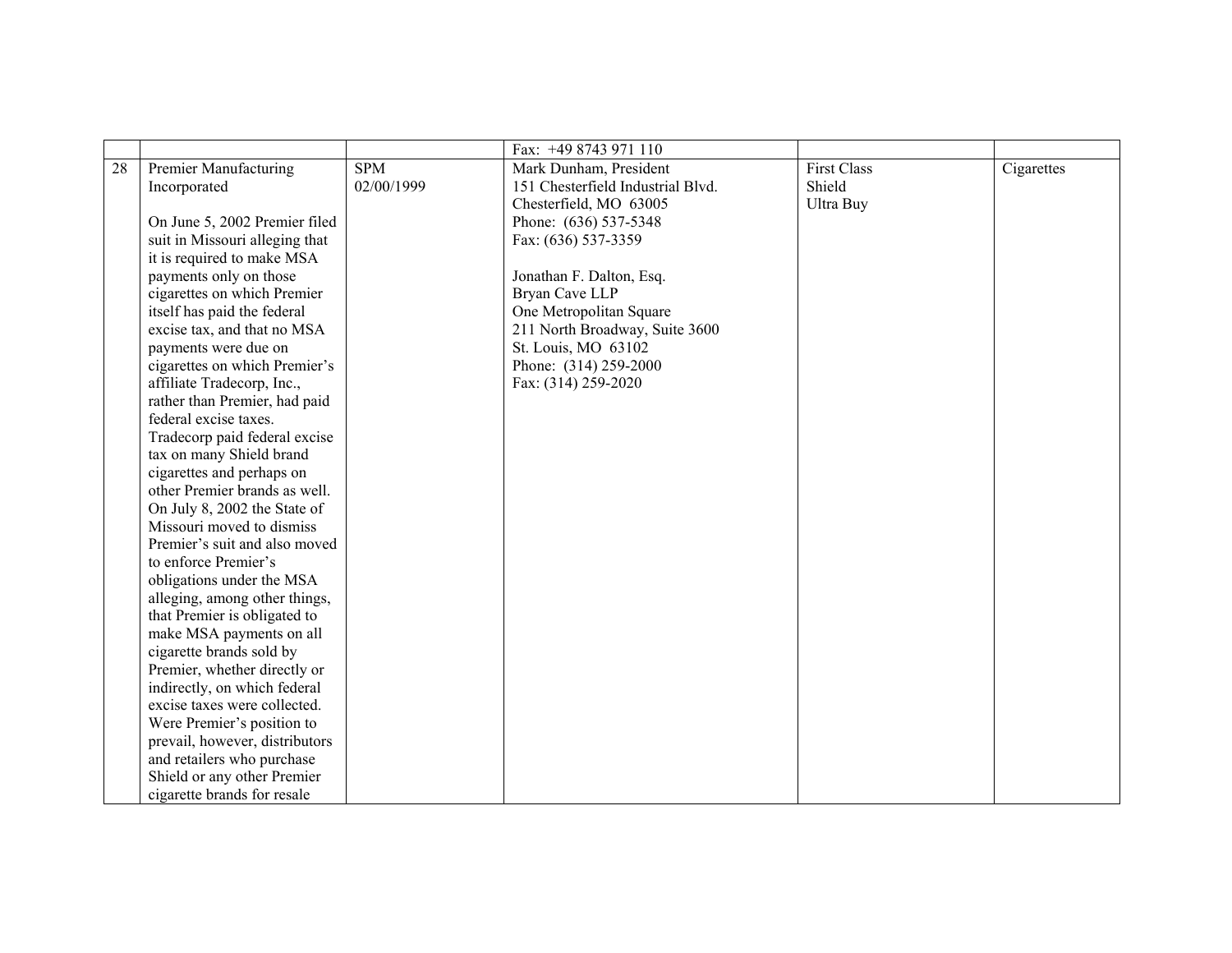|    | would, in the view of<br>Missoure and other Settling<br>States, NOT be released by<br>the MSA from liability for<br>any such cigarettes on which<br>Premier itself did not pay the<br>federal excise taxes. Copies<br>of Missouri's motion to<br>enforce and related filings are<br>available on this website<br>under Litigation/State<br><b>Litigation Against</b><br>Participating<br>Manufacturers/Missouri v.<br>American Tobacco Co., Inc.<br>and Premier Manufacturing,<br>Inc.<br>On August 30, 2002 the State<br>of Missouri and Premier<br>reached an agreement in<br>principle to resolve all<br>outstanding disputes<br>regarding Premier's |                          |                                                                                                                                                                  |                                                                                                                                                                        |            |
|----|---------------------------------------------------------------------------------------------------------------------------------------------------------------------------------------------------------------------------------------------------------------------------------------------------------------------------------------------------------------------------------------------------------------------------------------------------------------------------------------------------------------------------------------------------------------------------------------------------------------------------------------------------------|--------------------------|------------------------------------------------------------------------------------------------------------------------------------------------------------------|------------------------------------------------------------------------------------------------------------------------------------------------------------------------|------------|
|    | obligations under the MSA.                                                                                                                                                                                                                                                                                                                                                                                                                                                                                                                                                                                                                              |                          |                                                                                                                                                                  |                                                                                                                                                                        |            |
| 29 | R.J. Reynolds Tobacco<br>Company                                                                                                                                                                                                                                                                                                                                                                                                                                                                                                                                                                                                                        | <b>OPM</b><br>11/00/1998 | Charles A. Blixt, Executive Vice President<br>& General Counsel<br>401 N. Main Street<br>Winston-Salem, NC 27102<br>Phone: (336) 741-0673<br>Fax: (336) 741-2998 | 1 <sup>st</sup> Choice<br>Austin<br>Bargain Buy<br>Beacon<br>Bee<br><b>Best Choice</b><br><b>Best Value</b><br><b>Bonus Value</b><br>Brentwood<br>Camel<br>Camel Wides | Cigarettes |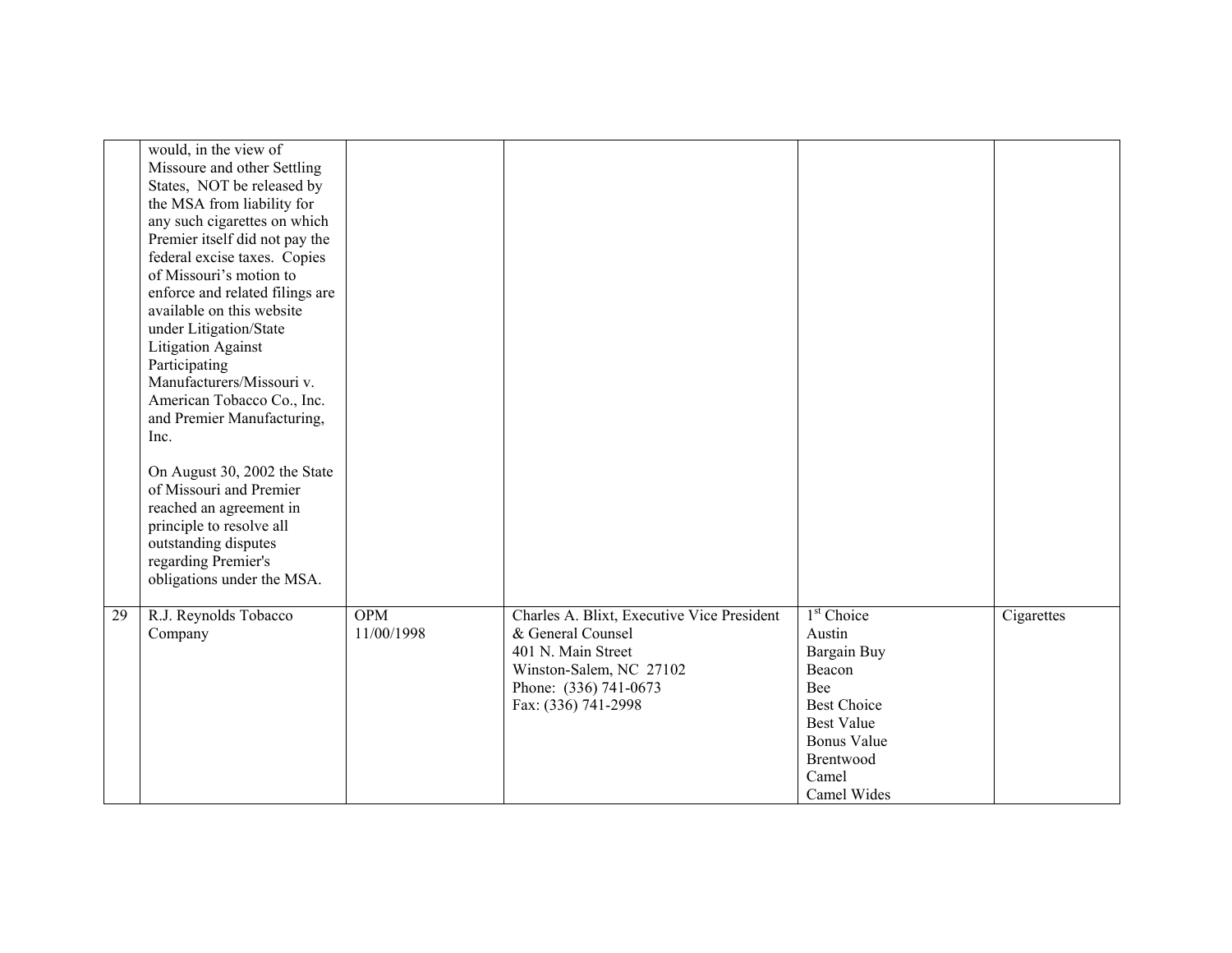|  |  | Cardinal          |  |
|--|--|-------------------|--|
|  |  | Cavalier          |  |
|  |  | Century           |  |
|  |  | Charter           |  |
|  |  | Cimarron          |  |
|  |  | Citation          |  |
|  |  | Courier           |  |
|  |  | Director's Choice |  |
|  |  | Doral             |  |
|  |  | Extra Value       |  |
|  |  | Focus             |  |
|  |  | Gold Coast        |  |
|  |  | Highway           |  |
|  |  | Hogshead          |  |
|  |  | Horizon           |  |
|  |  | Jacks             |  |
|  |  | Kamel Menthe      |  |
|  |  | Kamel Red         |  |
|  |  | Legend            |  |
|  |  | Magna             |  |
|  |  | Marker            |  |
|  |  | Monaco            |  |
|  |  | Monarch           |  |
|  |  | More 100          |  |
|  |  | More 120          |  |
|  |  | Mustang           |  |
|  |  | Now               |  |
|  |  | Pilot             |  |
|  |  | Planet            |  |
|  |  | Premier           |  |
|  |  | Price Master      |  |
|  |  | Quality Smoke     |  |
|  |  | Salem             |  |
|  |  | Scotch Buy        |  |
|  |  | Sebring           |  |
|  |  | Signature         |  |
|  |  | Slim Price        |  |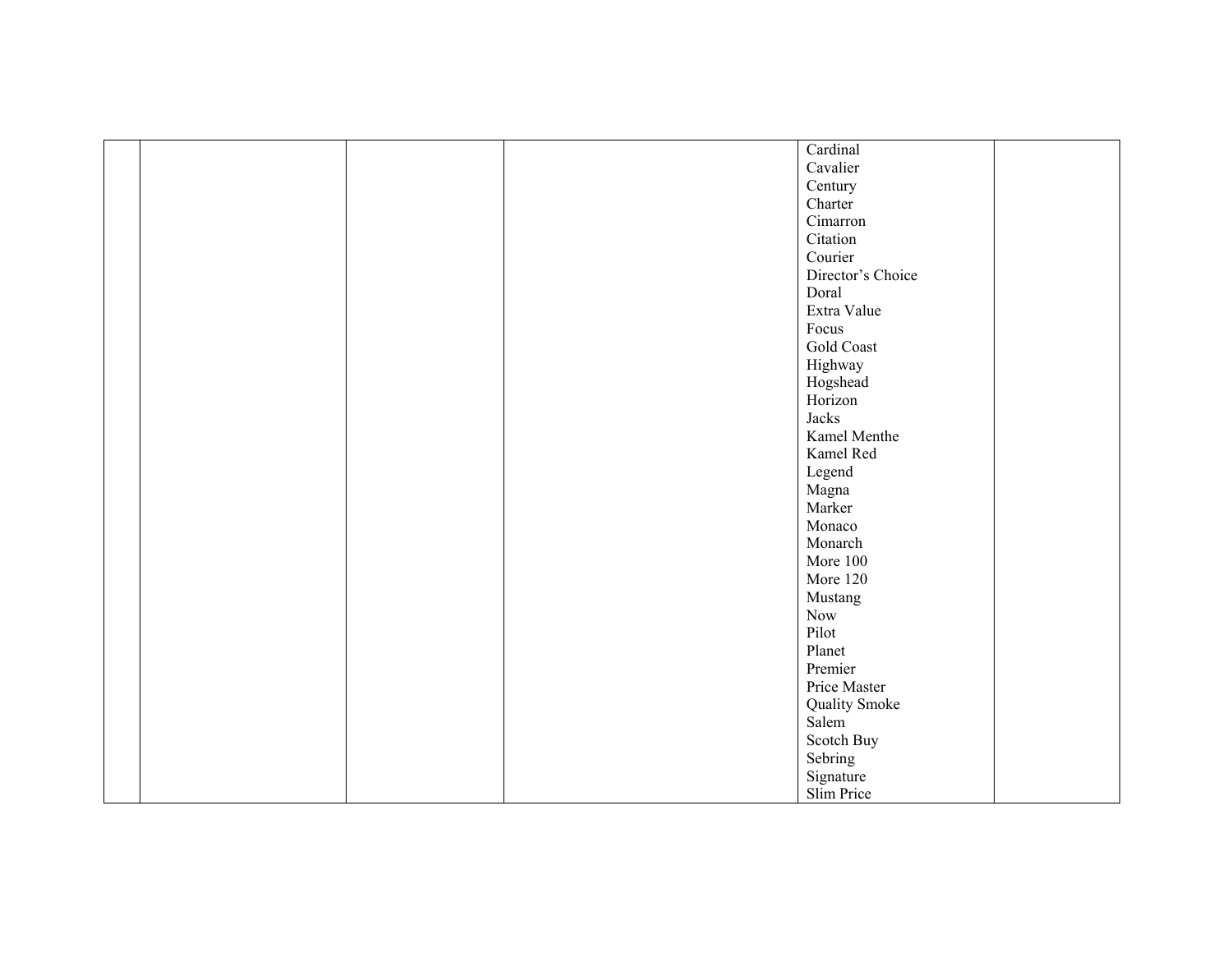|    |                                           |                          |                                                                                                                                                                                                                                                                                                                                                                                                                                                                                                                                           | Smoke 1<br><b>Smoker Friendly</b><br>Sterling<br>Stockton<br>Sundance<br>Tempo<br>Tri-Brand<br>Valu Time<br>Value & Quality<br>Value Pride<br>Value Sense<br>Vantage<br>Winston<br>Worth |                             |
|----|-------------------------------------------|--------------------------|-------------------------------------------------------------------------------------------------------------------------------------------------------------------------------------------------------------------------------------------------------------------------------------------------------------------------------------------------------------------------------------------------------------------------------------------------------------------------------------------------------------------------------------------|------------------------------------------------------------------------------------------------------------------------------------------------------------------------------------------|-----------------------------|
| 30 | Santa Fe Natural Tobacco<br>Company, Inc. | <b>SPM</b><br>11/23/1998 | Robin Sommers, President & CEO<br>1368 Cerrillos Road<br>Santa Fe, NM 87504<br>Phone: (505) 982-4257<br>Fax: (505) 986-8445<br>E-mail: rsommers@sfntc.com<br>C. Randall Nuckolls, Esq.<br>McKenna, Long & Aldridge, LLP<br>701 Pennsylvania Ave., NW, Suite 600<br>Washington, DC 20004<br>Phone: (202) 624-1200<br>Fax: (202) 624-1298<br>E-mail: muckolls@lanlaw.com<br>Michael O. Johnson, Esq.<br>Sr. Vice President and General Counsel<br>1368 Cerrillos Road<br>Santa Fe, NM 87504<br>Phone: (505) 982-4257<br>Fax: (505) 986-8445 | Natural American Spirit<br>Natural American Spirit                                                                                                                                       | Cigarettes<br>Roll your own |
| 31 | Sherman 1400 Broadway                     | <b>SPM</b>               | Stanley D. Friedman                                                                                                                                                                                                                                                                                                                                                                                                                                                                                                                       | Black & Gold                                                                                                                                                                             | Cigarettes                  |
|    | N.Y.C. Inc.                               | 02/00/1999               | McAloon & Friedman, PC                                                                                                                                                                                                                                                                                                                                                                                                                                                                                                                    | Cigaretellos                                                                                                                                                                             |                             |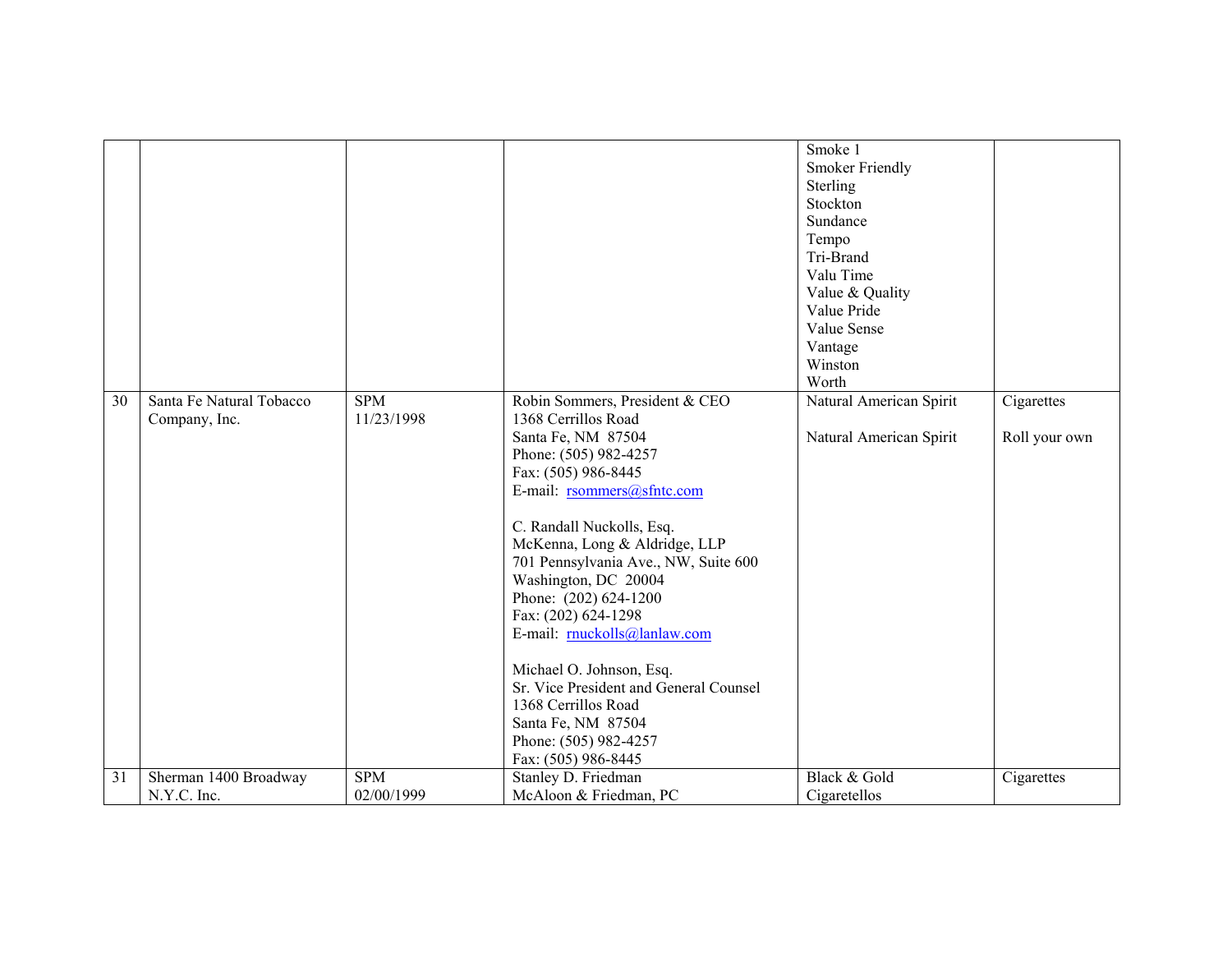|                 |                                                                                                                                                                                                                                                                                               |                          | 116 John Street<br>New York, NY 10038-3498<br>Phone: (212) 732-8700<br>Fax: (212) 227-2903<br>Louis Carbone, Esq.<br>629 West 54 <sup>th</sup> Street<br>New York, NY 10019<br>Phone: (212) 765-4230                                                     | Classics<br>Clove Q/S<br>Fantasia Lights<br>Havana Ovals<br>Hint of Mint<br>MCD'S<br>Naturals<br>Phantom<br>Slims<br><b>Turkish Ovals</b><br>Virginia Circles |                             |
|-----------------|-----------------------------------------------------------------------------------------------------------------------------------------------------------------------------------------------------------------------------------------------------------------------------------------------|--------------------------|----------------------------------------------------------------------------------------------------------------------------------------------------------------------------------------------------------------------------------------------------------|---------------------------------------------------------------------------------------------------------------------------------------------------------------|-----------------------------|
| $\overline{32}$ | <b>Societe National</b><br>d'Exploitation Industrielle des<br><b>Tabacs et Allumettes</b><br>(SEITA)                                                                                                                                                                                          | <b>SPM</b><br>02/00/1999 | Jean Dominique Comolli<br>53 Quai D'Orsay<br>75347 Paris CEDEX 07 France<br>Phone: 01-45-56-61-50<br>Fax: $01-45-56-61-33$<br>Deria Spitzer, Attorney<br>Proskauer, Rose, Goetz & Mendelsohn<br>Phone: 011-33-1-53-05-60-00<br>Fax: 011-33-1-53-05-60-05 | Gauloises<br>Gitanes<br>Gauloises                                                                                                                             | Cigarettes<br>Roll your own |
| $\overline{33}$ | Tobacco & Candy<br>International, Inc.<br>On May 7, 2002 several<br>Settling States wrote Tobacco<br>& Candy International, Inc.<br>stating that Tobacco & Candy<br>had violated its reporting and<br>payment obligations under the<br>Master Settlement Agreement<br>("MSA") and that one or | SPM<br>09/05/2000        | Gitano Bryant, President<br>6795 NW $87th$ Avenue<br>Miami, FL 33178<br>Phone: (305) 640-2385<br>Fax: (305) 640-0388                                                                                                                                     | Corona<br>Coronado<br>Golden Kings<br>Golden Palace<br>Palace<br>Point                                                                                        | Cigarettes                  |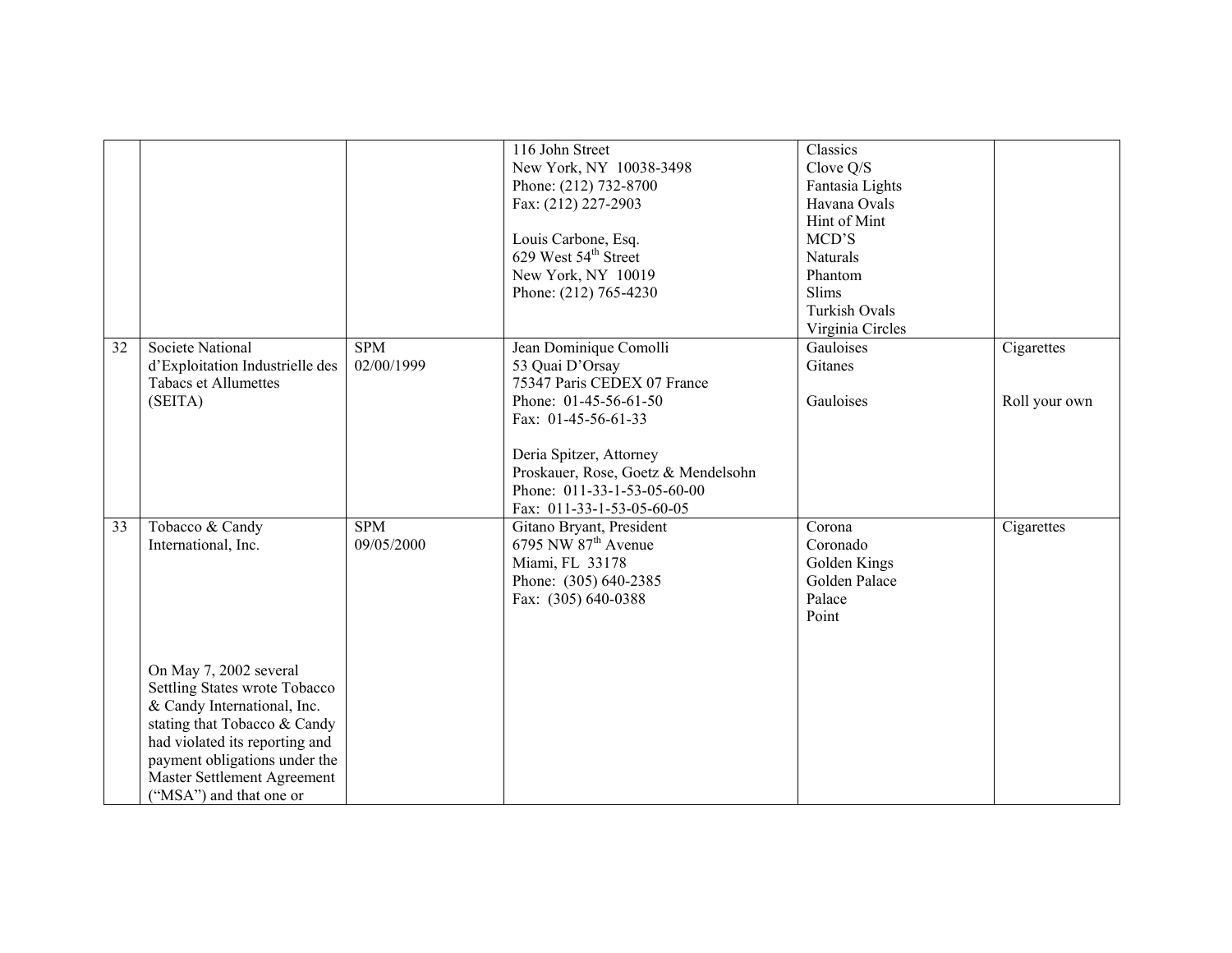|    | more states intended to<br>initiate proceedings to enforce<br>the MSA's terms against this<br>company. |                          |                                                                                                                                                                                                                                                                                                                                                                                                                  |                                                                                                |               |
|----|--------------------------------------------------------------------------------------------------------|--------------------------|------------------------------------------------------------------------------------------------------------------------------------------------------------------------------------------------------------------------------------------------------------------------------------------------------------------------------------------------------------------------------------------------------------------|------------------------------------------------------------------------------------------------|---------------|
| Xx | Tobacco Exporters<br>International (USA) Ltd.                                                          | <b>SPM</b><br>2/00/1999  | Acquired by Lane Limited                                                                                                                                                                                                                                                                                                                                                                                         |                                                                                                |               |
| 34 | Top Tobacco, LP                                                                                        | <b>SPM</b><br>02/00/1999 | Seth I. Gold<br>2301 Ravine Way<br>Glenview, IL 60025<br>Phone: (847) 832-9700<br>Fax: (847) 832-1722<br>Nicholas W. Allard, Esq.<br>Latham & Watkins<br>1001 Pennsylvania Ave., NW<br>Washington, DC 20004<br>Phone: (202) 637-2200<br>Fax: (202) 637-2201<br>Jennifer Gowetski, Esq.<br>Latham & Watkins<br>1001 Pennsylvania Ave., NW<br>Washington, DC 20004<br>Phone: (202) 637-2200<br>Fax: (202) 637-2201 | 4Aces<br>Canadian Classic<br><b>CN101</b><br>CP101<br>Drum<br>Gambler<br>Our Advertiser<br>Top | Roll your own |
| 35 | Vector Tobacco Inc.                                                                                    | <b>SPM</b><br>11/00/2001 | Marc N. Bell, Esq., Senior Vice President &<br>General Counsel<br>100 S.E. Second Street, 32 <sup>nd</sup> Floor<br>Miami, FL 33131<br>Phone: (305) 579-8000<br>Fax: (305) 579-8016<br>Aaron Marks, Esq.<br>Kasowitz, Benson, Torres & Friedman, LLP<br>1301 Avenue of the Americas<br>New York, NY 10019<br>Phone: (212) 506-1721                                                                               | Omni<br><b>USA</b>                                                                             | Cigarettes    |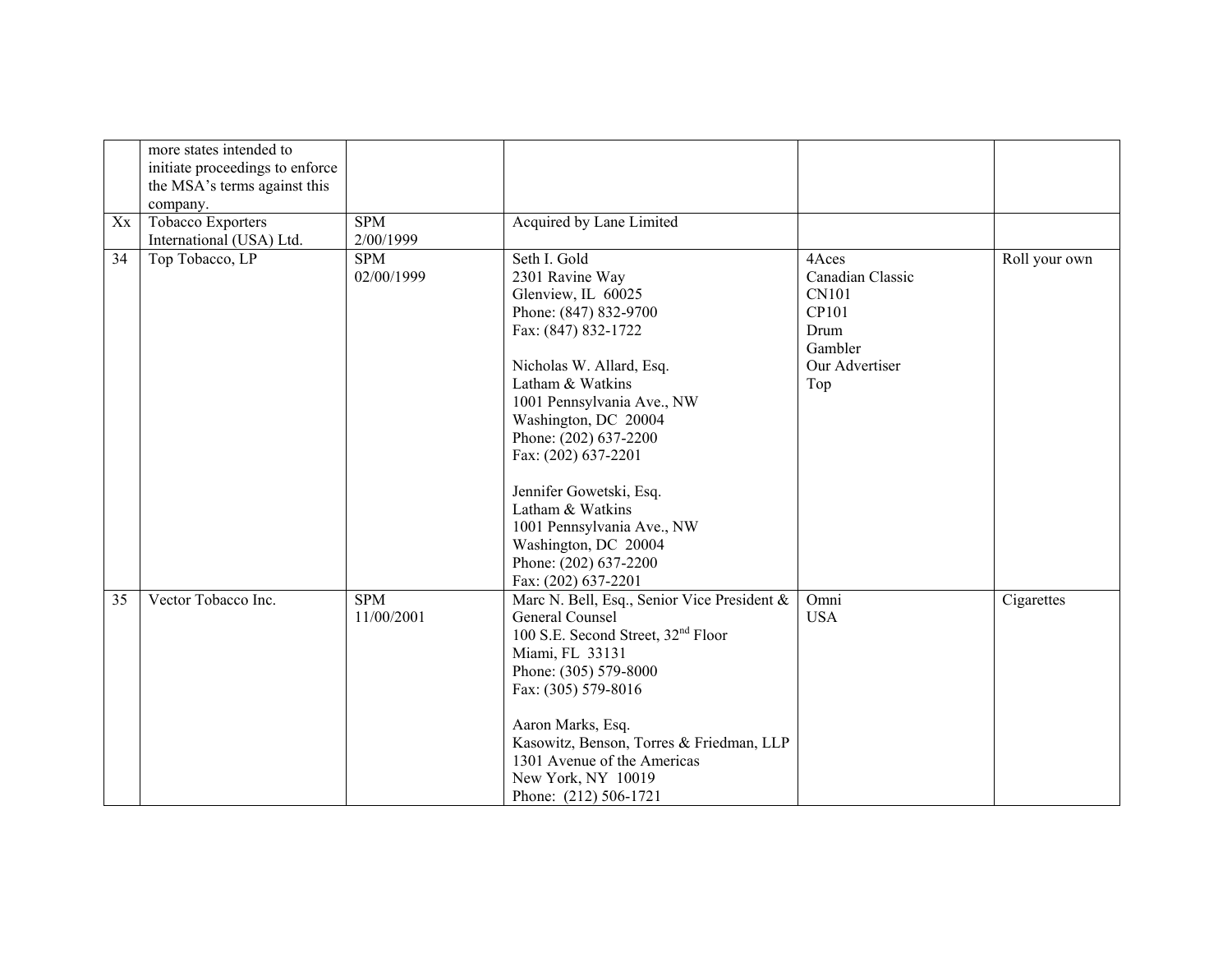|    |                                        |                          | Fax: (212) 506-1800 (general)                                                                                                                                                                                                                                                                                                                         |                                                                                                                                                                                                                                                                                                                                                                                                                                                                             |                             |
|----|----------------------------------------|--------------------------|-------------------------------------------------------------------------------------------------------------------------------------------------------------------------------------------------------------------------------------------------------------------------------------------------------------------------------------------------------|-----------------------------------------------------------------------------------------------------------------------------------------------------------------------------------------------------------------------------------------------------------------------------------------------------------------------------------------------------------------------------------------------------------------------------------------------------------------------------|-----------------------------|
| 36 | Virginia Carolina<br>Corporation, Inc. | <b>SPM</b><br>12/21/2001 | Fax: (212) 541-4244 (direct)<br>Jesse W. Hodges, President<br>Virginia Carolina Corporation, Inc., d/b/a<br>Conway Gold<br>Mailing address<br>PO Box 741<br>Conway, SC 29528<br>Physical address<br>1950 Industrial Park Road<br>Conway, SC 29526<br>Phone: (843) 365-2228<br>Fax: (843) 365-0920                                                     | Conway Gold                                                                                                                                                                                                                                                                                                                                                                                                                                                                 | Cigarettes                  |
| 37 | Von Eicken Group                       | <b>SPM</b><br>9/5/2002   | G. A. Avram,<br>Law Offices of Finger, Parker, Avram &<br>Roemer, LLP<br>204 Northgate Park Drive<br>Winston-Salem, North Carolina 27106<br>Phone: (336) 759-0964<br>Fax: (336) 759-0965<br>Dirk Umbreit, Lawyer<br>Joh. Wilh. Von Eicken GMBH<br>Drechslerstr. 1-3<br>23556 Lubeck, Germany<br>Phone: ++49 451 89005156<br>$++4945189006135$<br>Fax: | Tabak-Haus Dingelstadt<br>Botschafter<br>CF Straight Virginia<br>John Aylesbury Paper Pipes<br>Shepheards Hotel<br>Joh. Von Eicken, GMBH<br>Calume Full Flavor<br>Calume Lights<br>Rosebud<br>Springwater<br>Wild Geese<br>Charles Fairmorn<br>Bull Brand Dark, Half Dark<br>$&$ Light<br>Charles Fairmorn Bright<br>Virginia Shag<br>Charles Fairmorn Dark<br>Fired Cured<br>Fine Cut Cherry, Chocolate,<br>Menthol & Vanilla<br>Fine Cut Nos. 1-5<br>Pirat American Blend | Cigarettes<br>Roll Your Own |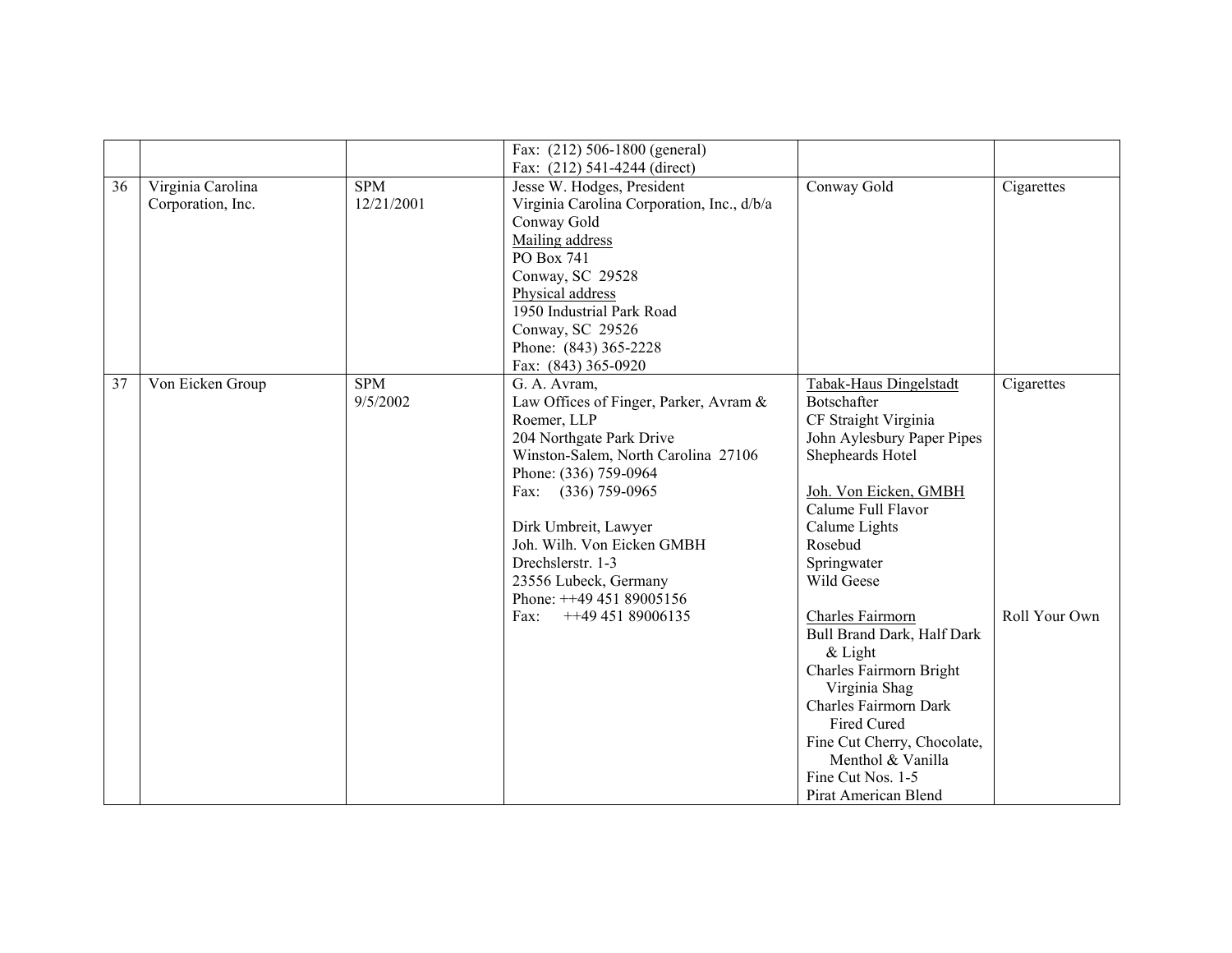|    |                                                                                                                                                                                                                                                                                                                                                                                                                                                                                                                                    |                         |                                                                                                                                                                                                                                                         | Pirat Halfzware                                                          |               |
|----|------------------------------------------------------------------------------------------------------------------------------------------------------------------------------------------------------------------------------------------------------------------------------------------------------------------------------------------------------------------------------------------------------------------------------------------------------------------------------------------------------------------------------------|-------------------------|---------------------------------------------------------------------------------------------------------------------------------------------------------------------------------------------------------------------------------------------------------|--------------------------------------------------------------------------|---------------|
|    |                                                                                                                                                                                                                                                                                                                                                                                                                                                                                                                                    |                         |                                                                                                                                                                                                                                                         | Tabak-Haus Dingelstadt<br>Harvest<br>Jan Willem<br>Joh. Von Eicken, GMBH |               |
|    |                                                                                                                                                                                                                                                                                                                                                                                                                                                                                                                                    |                         |                                                                                                                                                                                                                                                         | Mynheer                                                                  |               |
| 38 | Wind River Tobacco                                                                                                                                                                                                                                                                                                                                                                                                                                                                                                                 | <b>SPM</b>              | Bradson R. Abrams                                                                                                                                                                                                                                       | American Bison                                                           | Cigarettes    |
|    | Company, LLC                                                                                                                                                                                                                                                                                                                                                                                                                                                                                                                       | 9/6/02                  | Managing Member<br>Wind River Tobacco Company, LLC<br>Post Office Box 4600<br>1180 Gregory Lane, Suite 5<br>Jackson Hole, Wyoming 83001<br>Email: abrams52@email.mns.com                                                                                | American Bison<br>Canoe                                                  | Roll Your Own |
| 39 | Winner Sales Company<br>NOTE:<br>Winner brand name cigarettes<br>is NOT an MSA brand and<br>there is no release of liability<br>under the MSA for Winner<br>brand cigarettes. We have<br>been advised by Winner Sales<br>Co. that Winner brand<br>cigarettes are manufactured<br>by a Non-Participating<br>Manufacturer in Greece and<br>are imported by Winner Co.<br>We have been advised by<br>Winner Sales Co. that Winner<br>Co. is not affiliated with<br>Winner Sales Co. although it<br>operates from the same<br>address. | <b>SPM</b><br>4/10/2002 | Assaad Hark, President<br>763 Kasota Avenue, SE<br>Minneapolis, MN 55414<br>Phone: (612) 331-4404<br>Fax: (612) 331-1625<br>Michael E. Ojile, Esq.<br>100 South Fourth Street<br>Cannon Falls, MN 55009<br>Phone: (507) 263-5111<br>Fax: (507) 263-7914 | Boundary                                                                 | Cigarettes    |
| 40 | ZNF International, LLC                                                                                                                                                                                                                                                                                                                                                                                                                                                                                                             | <b>SPM</b>              | Aaron J. Gerwitz                                                                                                                                                                                                                                        | VL                                                                       | Cigarettes    |